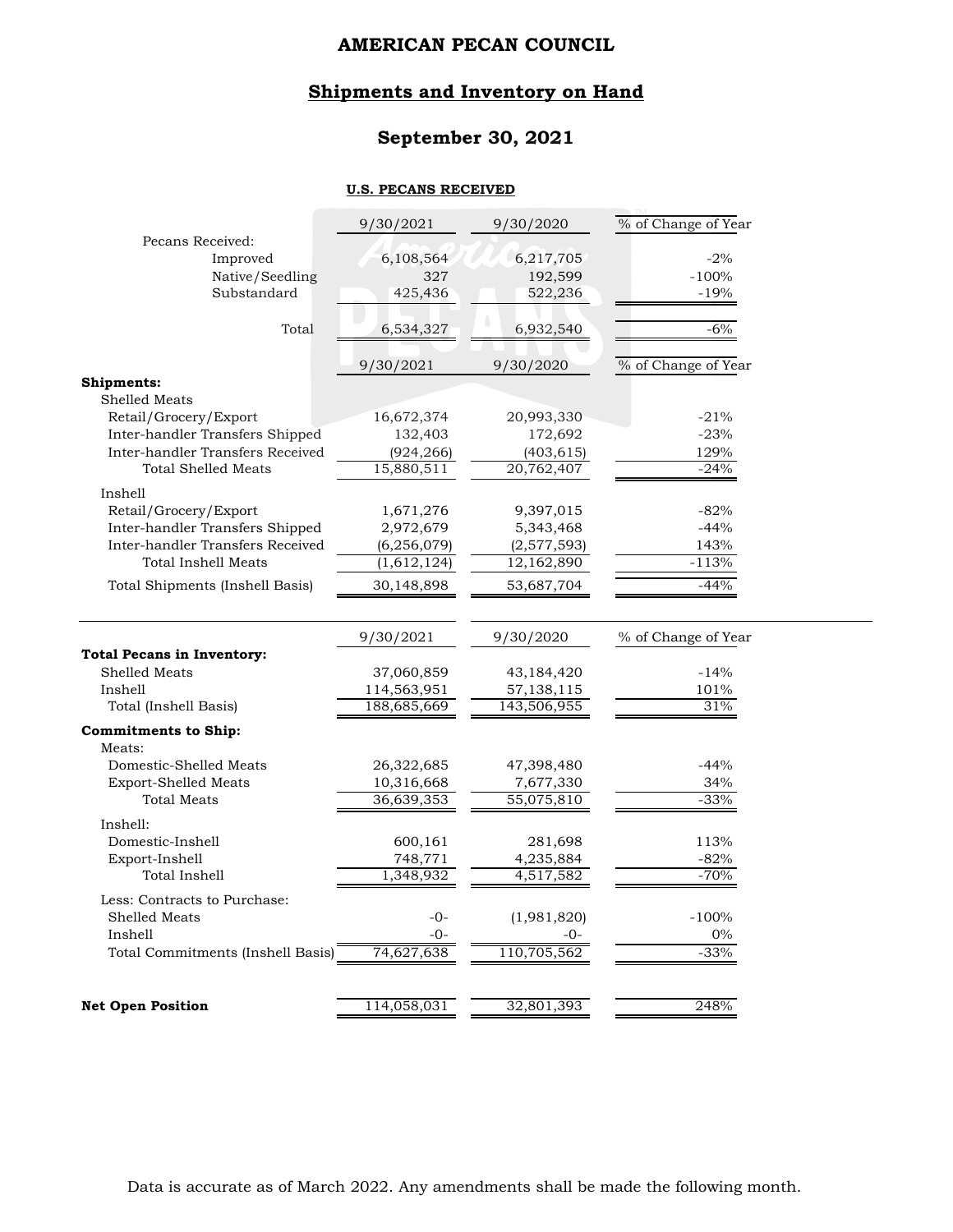### **Mexico Exports and Foreign Purchases**

# **September 30, 2021**

#### **INSHELL PECANS EXPORTED TO MEXICO FOR SHELLING AND RETURNED TO**

|                                                                                    | <b>U.S. AS SHELLED MEATS</b>                       |                        | <b>TM</b>              |
|------------------------------------------------------------------------------------|----------------------------------------------------|------------------------|------------------------|
|                                                                                    |                                                    | 9/30/2021              | 9/30/2020              |
| Inshell Exported for Shelling:<br>Mexico<br>Total Inshell Exported for Shelling    |                                                    | 2,163,883.00           | 711,059                |
|                                                                                    |                                                    |                        |                        |
| Shelled Meats - Produced in U.S. Inshell Returned to U.S.:<br>Mexico               |                                                    | 750,800.00             | 1,401,647              |
|                                                                                    | PECANS PURCHASED OUTSIDE THE U.S. BY U.S. HANDLERS |                        |                        |
|                                                                                    |                                                    | 9/30/2021              | 9/30/2020              |
| Shelled Meats:<br>Country of Origin:<br>Australia<br>Mexico<br>Total Shelled Meats |                                                    | 529,114<br>529,114     | 234,135<br>234,135     |
| Inshell:                                                                           |                                                    |                        |                        |
| Country of Origin:                                                                 |                                                    |                        |                        |
| Argentina                                                                          |                                                    |                        | 44,100                 |
| Mexico<br>Total Inshell                                                            |                                                    | 299,531<br>299,531     | 2,570,577<br>2,614,677 |
| Total (Inshell Basis)                                                              |                                                    |                        |                        |
| Argentina                                                                          |                                                    |                        | 44,100                 |
| Australia                                                                          |                                                    |                        | $-0-$                  |
| Mexico<br>Total (Inshell Basis)                                                    |                                                    | 1,357,759<br>1,357,759 | 3,038,847<br>3,082,947 |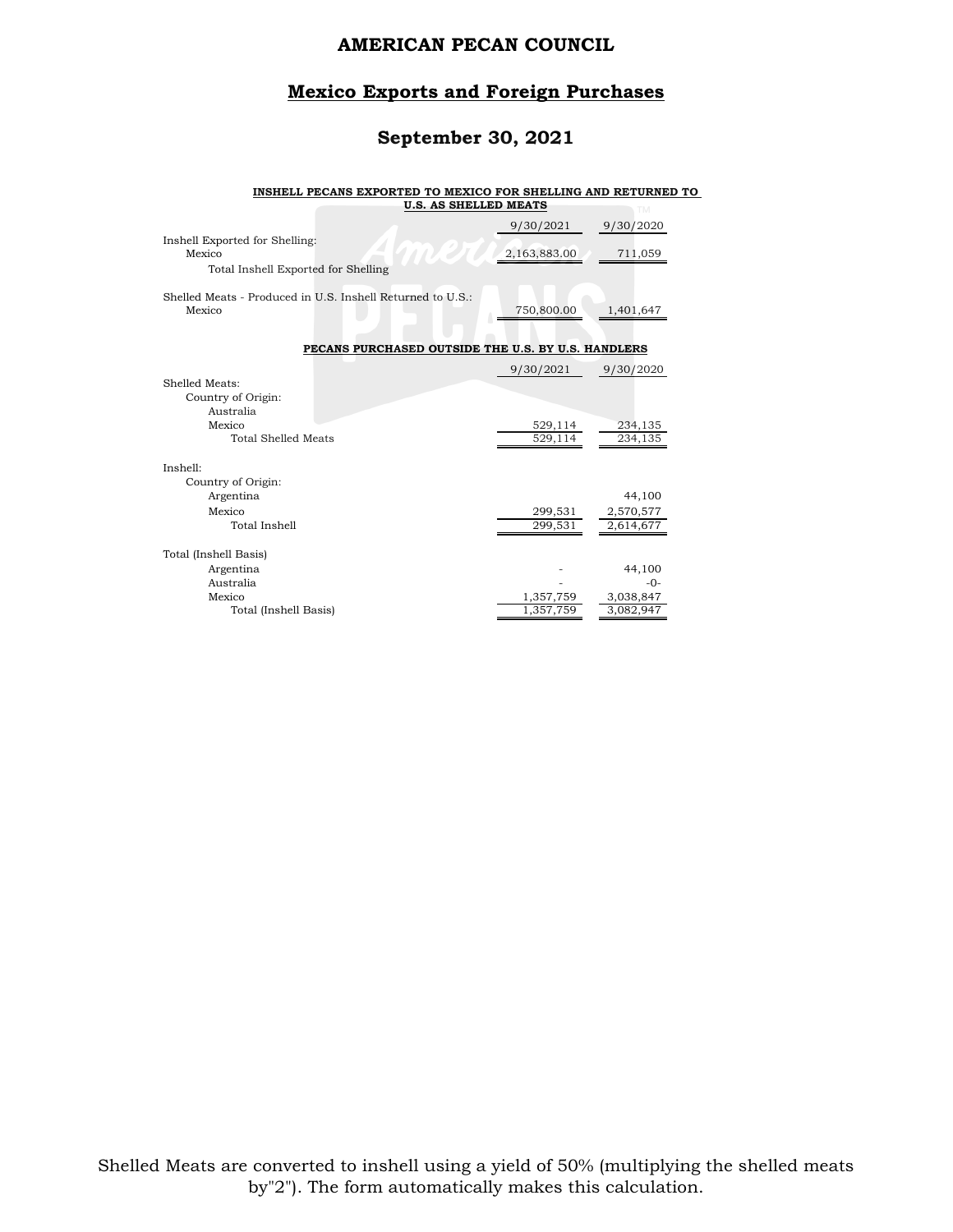**Destination Report**

**September 30, 2021**

| World Region |                     |            |           |           |           |              |           |           |                       |
|--------------|---------------------|------------|-----------|-----------|-----------|--------------|-----------|-----------|-----------------------|
| Destination  |                     | Shelled    |           | Inshell   |           | Sub-Standard |           |           | Total (Inshell Basis) |
|              |                     | 9/30/2021  | 9/30/2020 | 9/30/2021 | 9/30/2020 | 9/30/2021    | 9/30/2020 | 9/30/2021 | 9/30/2020             |
|              |                     |            |           |           |           |              |           |           |                       |
| Africa       |                     |            |           |           |           |              |           |           |                       |
| Algeria      |                     | $-0-$      | $-0-$     | $-0-$     | $-0-$     | $-0-$        | $-0-$     | $-0-$     | $-0-$                 |
| Egypt        |                     | $-0-$      | $-0-$     | $-0-$     | $-0-$     | $-0-$        | $-0-$     | $-()$ -   | $-0-$                 |
| Morocco      |                     | $-0-$      | $-0-$     | $-0-$     | $-0-$     | $-0-$        | $-0-$     | $-0-$     | $-0-$                 |
|              | <b>Total Africa</b> | $-0-$      | $-0-$     | $-0-$     | $-0-$     | $-0-$        | $-0-$     | $-0-$     | $-0-$                 |
|              |                     |            |           |           |           |              |           |           |                       |
| Asia         |                     |            |           |           |           |              |           |           |                       |
| China        |                     | 41,100     | 52,200    | 1,619,990 | 4,712,858 | $-0-$        | $-0-$     | 1,702,190 | 4,817,258             |
| Hong Kong    |                     | 10,980.00  | $-0-$     |           | $-0-$     | $-0-$        | $-0-$     | 21,960    | $-0-$                 |
| India        |                     | 13,500.00  | $-0-$     |           | $-0-$     | $-0-$        | $-0-$     | 27,000    | $-0-$                 |
| Japan        |                     | 41,250.00  | 22,860    |           | $-0-$     | $-0-$        | $-0-$     | 82,500    | 45,720                |
| Kuwait       |                     |            | $-()$ -   | ۰         | $-()$ -   | $-0-$        | $-0-$     | $-()$ -   | $-0-$                 |
| Malaysia     |                     | ٠          | 12,000    |           | $-0-$     | $-0-$        | $-0-$     | $-()$ -   | 24,000                |
| Philippines  |                     |            | $-0-$     |           | $-0-$     | $-0-$        | $-0-$     | $-0-$     | $-0-$                 |
| Qatar        |                     |            | $-0-$     |           | $-0-$     | $-0-$        | $-0-$     | $-0-$     | $-0-$                 |
| Singapore    |                     | 15,000.00  | $-0-$     |           | $-0-$     | $-0-$        | $-0-$     | 30,000    | $-0-$                 |
| South Korea  |                     | 222,000.00 | 305,100   | ۰         | $-0-$     | $-0-$        | $-0-$     | 444,000   | 610,200               |
| Thailand     |                     |            | $-0-$     | -         | $-0-$     | -0-          | $-0-$     | $-0-$     | $-0-$                 |
| Taiwan       |                     | 36,000.00  | 22,080    |           | $-0-$     | $-0-$        | $-0-$     | 72,000    | 44,160                |
| Vietnam      |                     | 82,500.00  | 84,000    |           | $-0-$     | $-0-$        | $-0-$     | 165,000   | 168,000               |
|              | Total Asia          | 462,330    | 498,240   | 1,619,990 | 4,712,858 | $-0-$        | $-0-$     | 2,544,650 | 5,709,338             |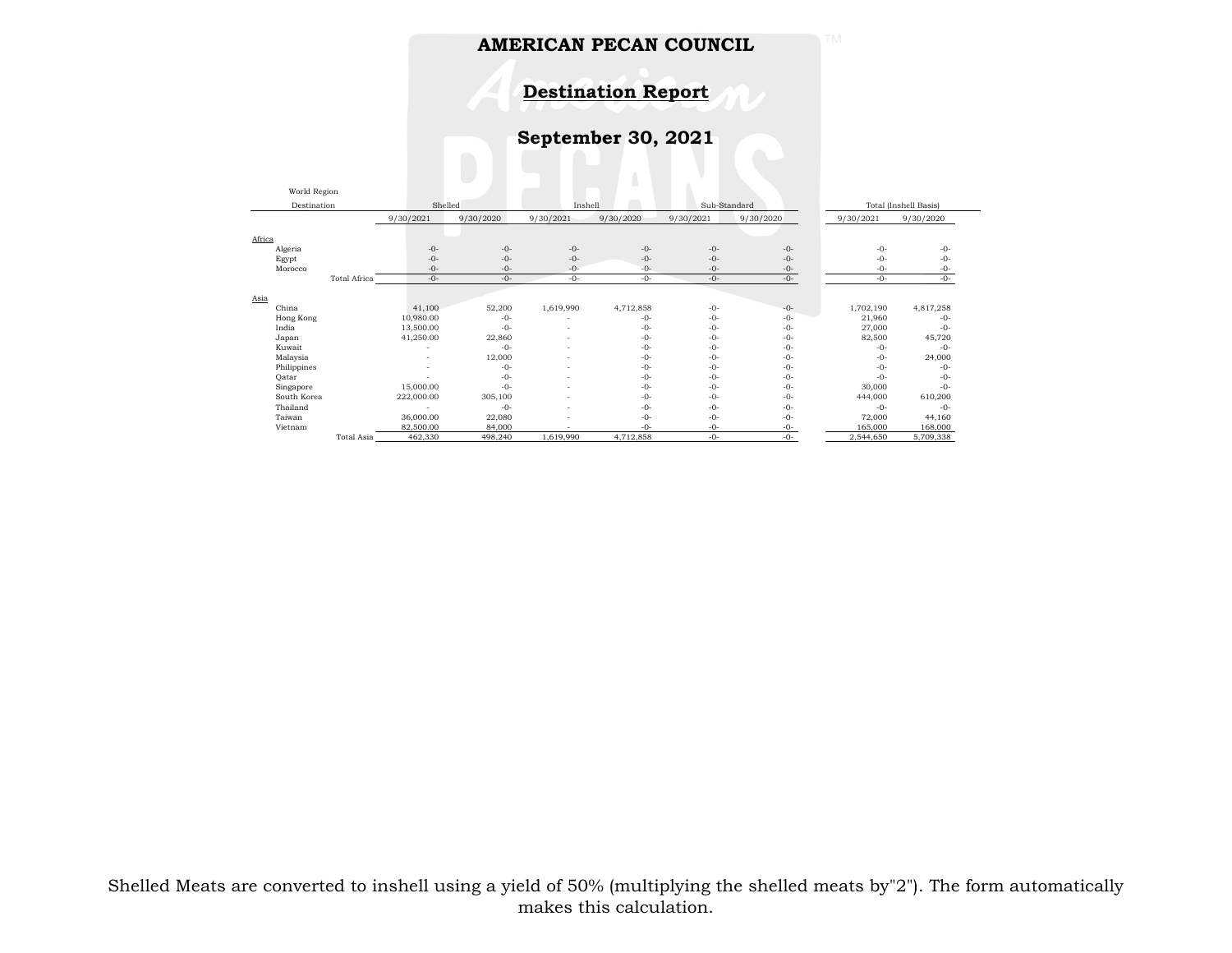**Destination Report**

**September 30, 2021**

| World Region        |           |           |           |           |           |              |           |                       |
|---------------------|-----------|-----------|-----------|-----------|-----------|--------------|-----------|-----------------------|
| Destination         | Shelled   |           | Inshell   |           |           | Sub-Standard |           | Total (Inshell Basis) |
| World Region        |           |           |           |           |           |              |           |                       |
| Destination         | Shelled   |           | Inshell   |           |           | Sub-Standard |           | Total (Inshell Basis) |
|                     | 9/30/2021 | 9/30/2020 | 9/30/2021 | 9/30/2020 | 9/30/2021 | 9/30/2020    | 9/30/2021 | 9/30/2020             |
| Australia/Oceania   |           |           |           |           |           |              |           |                       |
| Australia           | $-0-$     | $-0-$     | $-0-$     | $-0-$     | $-0-$     | $-0-$        | $-0-$     | $-0-$                 |
| Total Australia     | $-0-$     | $-0-$     | $-0-$     | $-0-$     | $-0-$     | $-0-$        | $-0-$     | $-0-$                 |
|                     |           |           |           |           |           |              |           |                       |
| Europe              | $-0-$     | $-0-$     | $-0-$     | $-0-$     | $-0-$     | $-0-$        | $-0-$     | $-0-$                 |
| Austria             |           | 41.400    | $-()$ -   | $-() -$   | $-0-$     | $-0-$        |           |                       |
| Belgium             | 42,300    | $-0-$     |           | $-0-$     | $-0-$     | $-0-$        | 84,600    | 82,800<br>$-0-$       |
| Czech Republic      | 24,000    |           | $-0-$     |           |           |              | 48,000    |                       |
| Denmark             | 33,600    | 37,800    | $-0-$     | $-0-$     | $-0-$     | $-0-$        | 67.200    | 75,600                |
| France              | 162,900   | 155,970   | $-()$ -   | $-0-$     | $-0-$     | $-0-$        | 325,800   | 311,940               |
| Germany             | 698,640   | 262,200   | $-0-$     | $-0-$     | $-0-$     | $-0-$        | 1,397,280 | 524,400               |
| Greece              | $-0-$     | 690       | $-0-$     | $-0-$     | $-0-$     | $-0-$        | $-0-$     | 1,380                 |
| Ireland             | 9,000     | 13,650    | $-() -$   |           | $-0-$     |              | 18,000    | 27,300                |
| Italy               | 42,000    | $-0-$     | $-0-$     | $-0-$     | $-0-$     | $-0-$        | 84,000    | $-0-$                 |
| Latvia              | 1,500     | $-0-$     | $-0-$     |           | $-0-$     |              | 3,000     | $-0-$                 |
| Lithuania           | $-0-$     | 42,000    | $-()$ -   | $-0-$     | $-0-$     | $-0-$        | $-()$ -   | 84,000                |
| Netherlands         | 391,470   | 355,470   | $-0-$     | $-0-$     | $-0-$     | $-0-$        | 782,940   | 710,940               |
| Norway              | $-0-$     | 22,800    | $-0-$     | $-0-$     | $-0-$     | $-0-$        | $-()$ -   | 45,600                |
| Poland              | 1,500     | $-0-$     | $-()$ -   | $-0-$     | $-0-$     | $-0-$        | 3,000     | $-0-$                 |
| Portugal            | $-0-$     | $-0-$     | $-0-$     | $-0-$     | $-0-$     | $-0-$        | $-0-$     | $-0-$                 |
| Russia              | $-0-$     | $-0-$     | $-0-$     | $-0-$     | $-0-$     | $-0-$        | $-0-$     | $-0-$                 |
| Slovenia            | 6,960     | $-0-$     | $-0-$     | $-0-$     | $-0-$     | $-0-$        | 13,920    | $-0-$                 |
| Spain               | 68,490    | 24,750    | $-0-$     | $-0-$     | $-0-$     | $-0-$        | 136,980   | 49,500                |
| Sweden              | 57,900    | 45,450    | $-0-$     | $-0-$     | $-0-$     | $-0-$        | 115,800   | 90,900                |
| Switzerland         | 40,500    | 121,500   | $-0-$     | $-0-$     | $-0-$     | $-0-$        | 81,000    | 243,000               |
| United Kingdom      | 262,800   | 330,000   | $-0-$     | $-0-$     | $-0-$     | $-0-$        | 525.600   | 660,000               |
| <b>Total Europe</b> | 1,843,560 | 1.453.680 | $-0-$     | $-0-$     | $-0-$     | $-()$ -      | 3,687,120 | 2,907,360             |